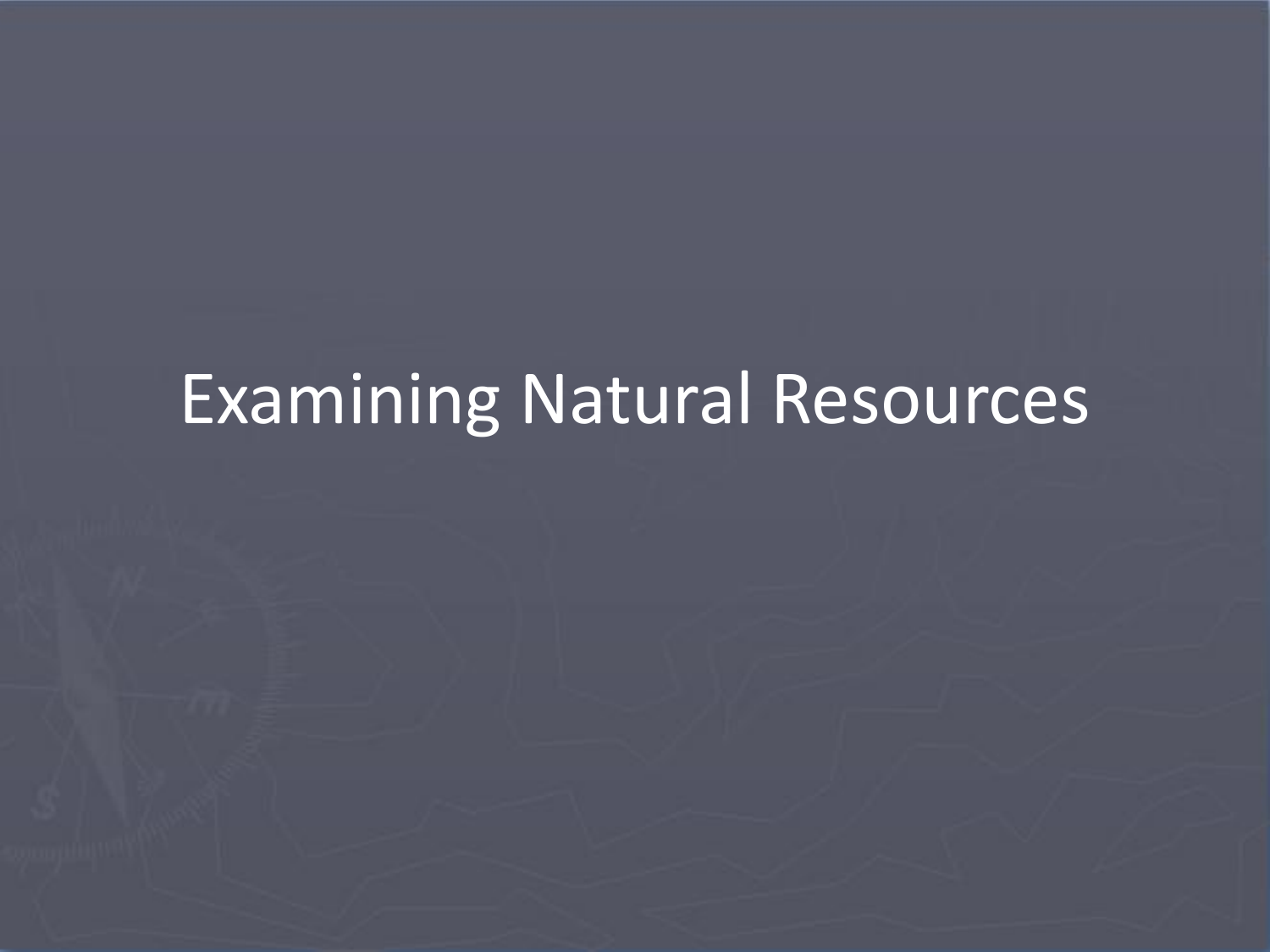### Pre-Class Warm-Up

• What is a natural resource?

• What is currently the most important natural resource?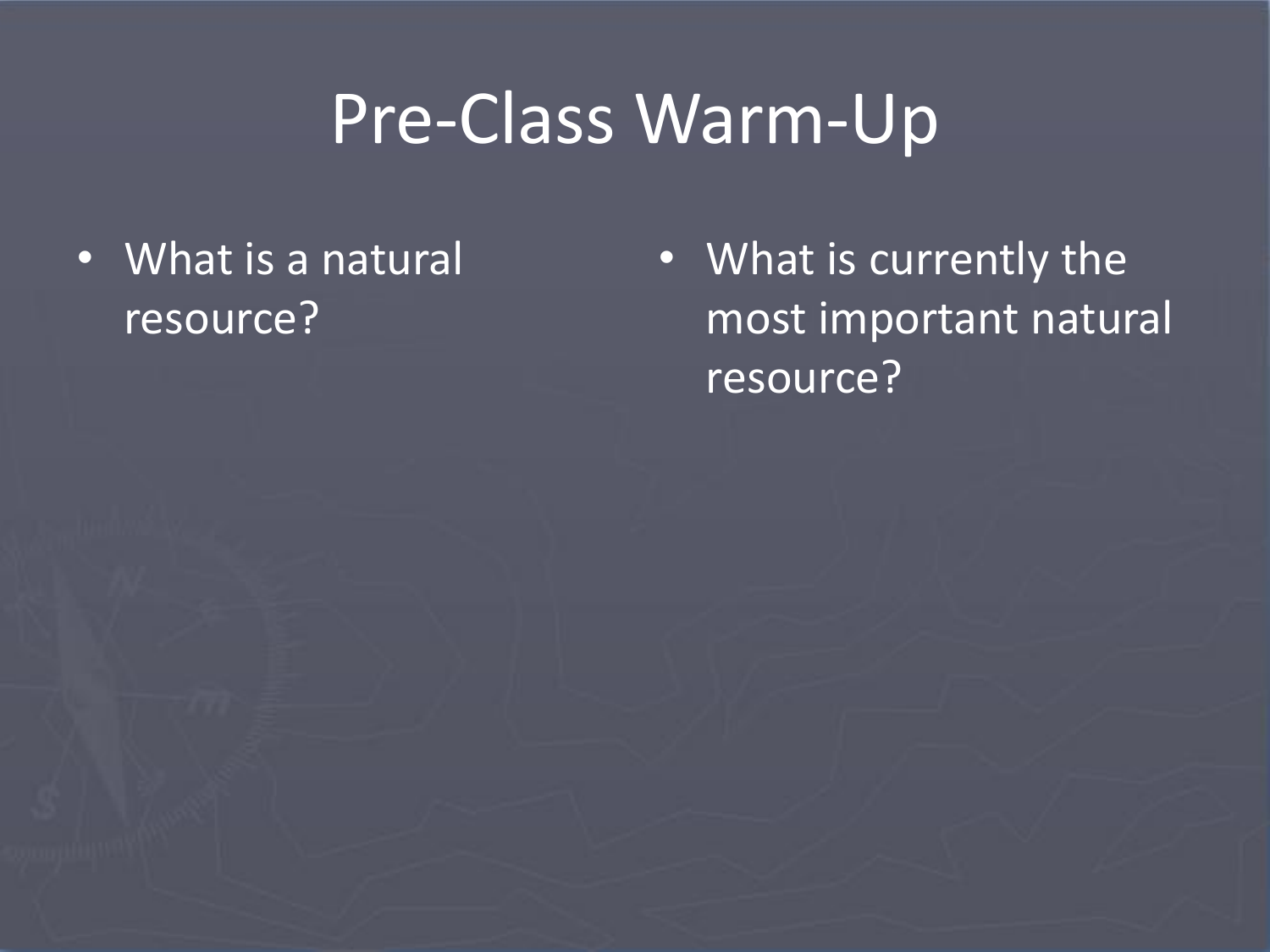### Defining Resources

- Natural Resource: Things that humans use that grow naturally or can be found across the earth's surface
- **Renewable resources**  are any natural resources that can be re-grown or replenished within one human life time
	- Non-renewable resources can not be regrown or replenished within one lifespan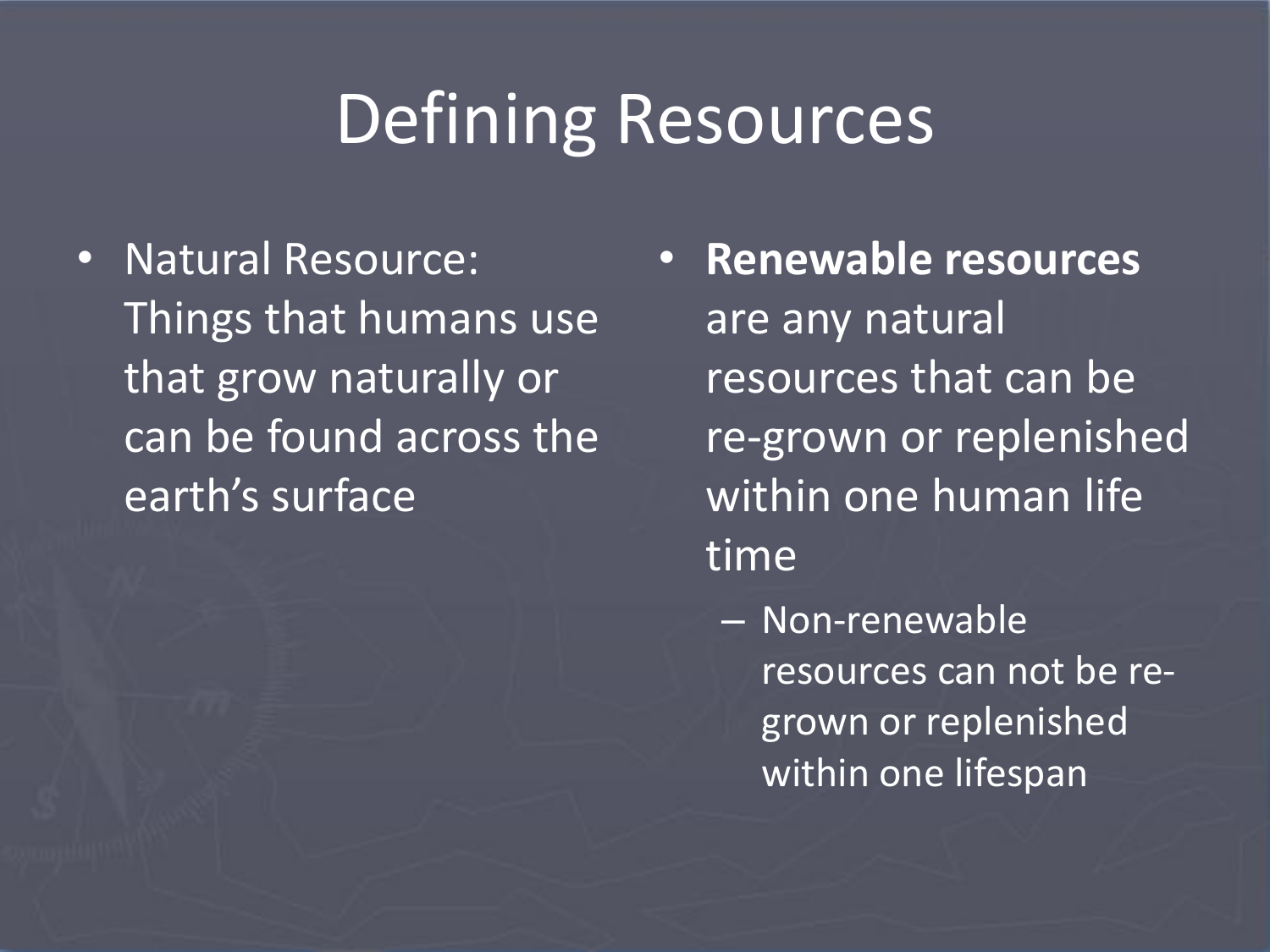### What are some examples?

Renewable Non-Renewable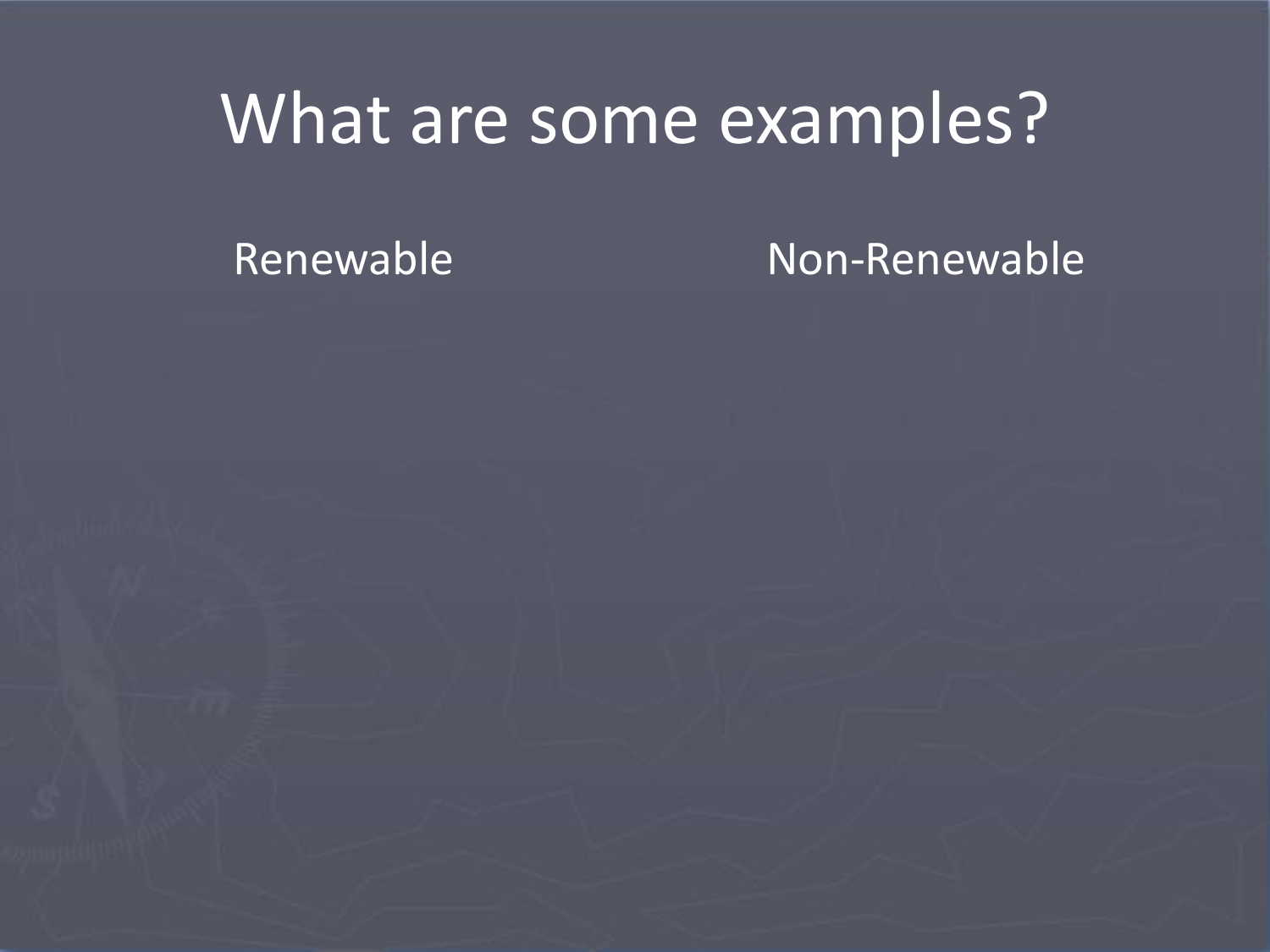# Activity 7.4

| <b>Type of Resource</b> | <b>Uses</b> | <b>Potential Negatives</b> |
|-------------------------|-------------|----------------------------|
| <b>Building Stones</b>  |             |                            |
| <b>Minerals</b>         |             |                            |
| <b>Metals</b>           |             |                            |
| <b>Fossil Fuels</b>     |             |                            |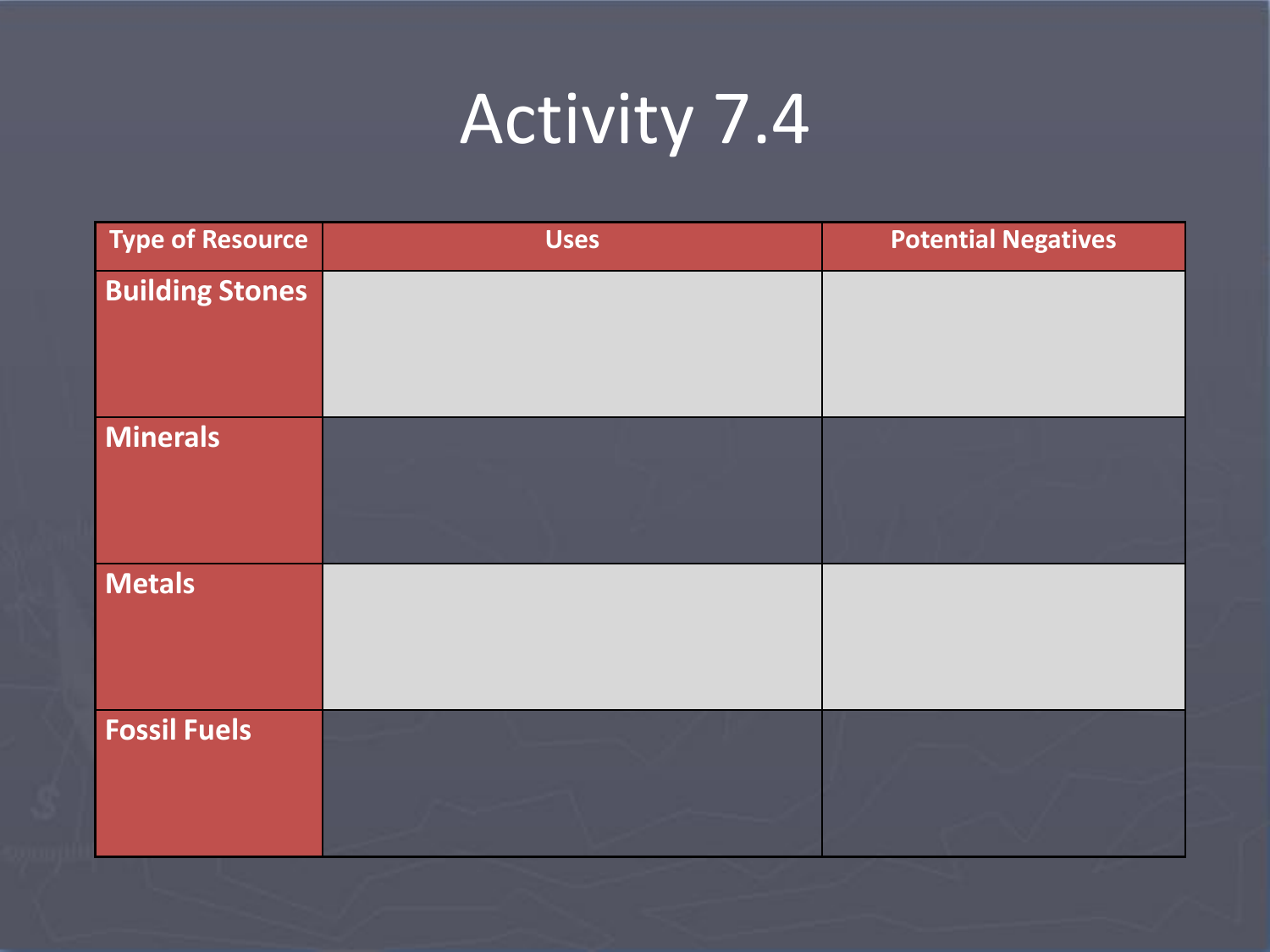# Issues in Resources: Environmental Changes

• The landscape can be permanently scarred, or habitats can be destroyed by the collection of resources

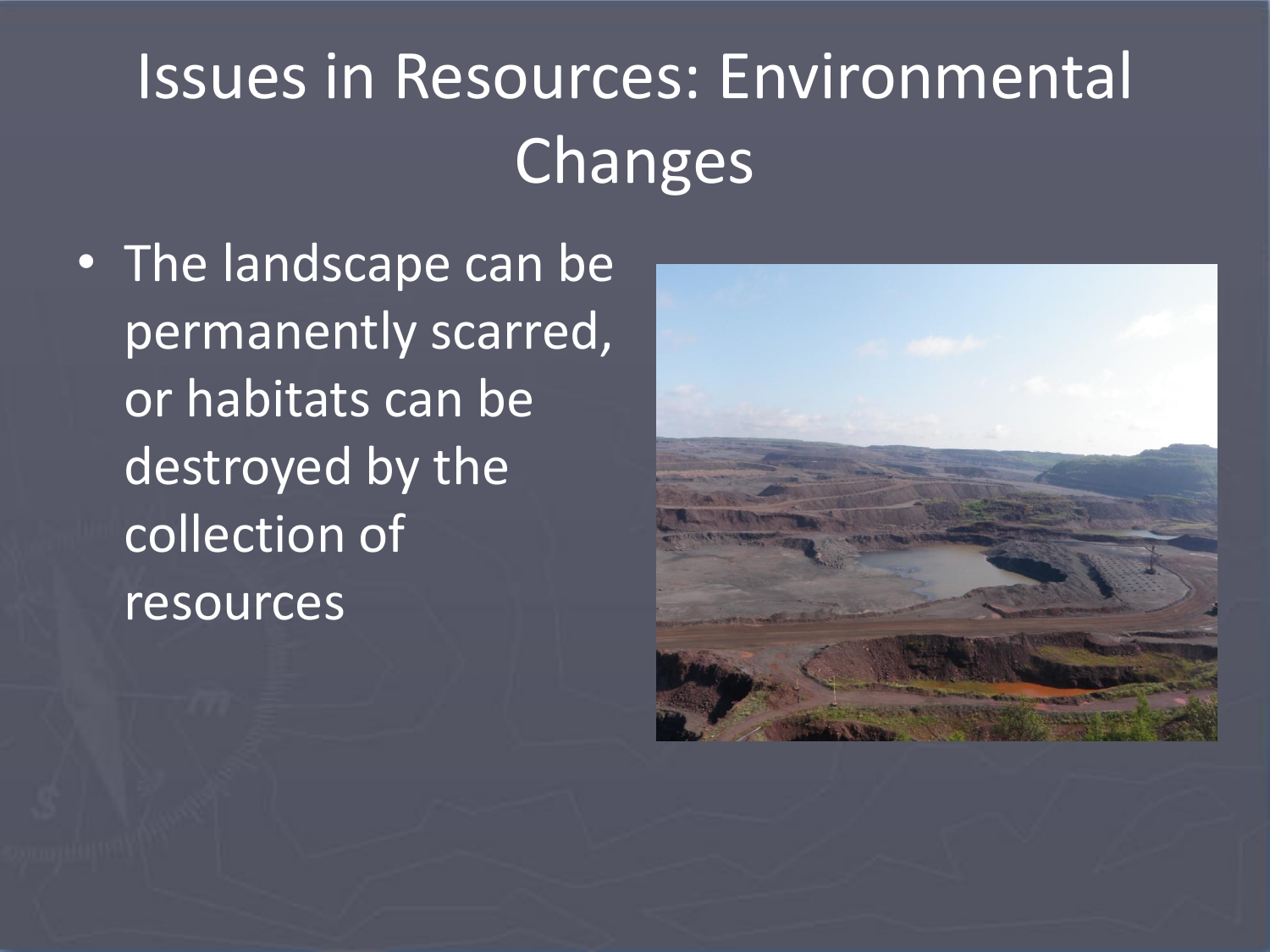#### Issues in Resources: Deforestation

- The use of forests for firewood, building materials, or farm land is leading to large losses of forests – Loss of trees are
	- speeding up process of Global Warming

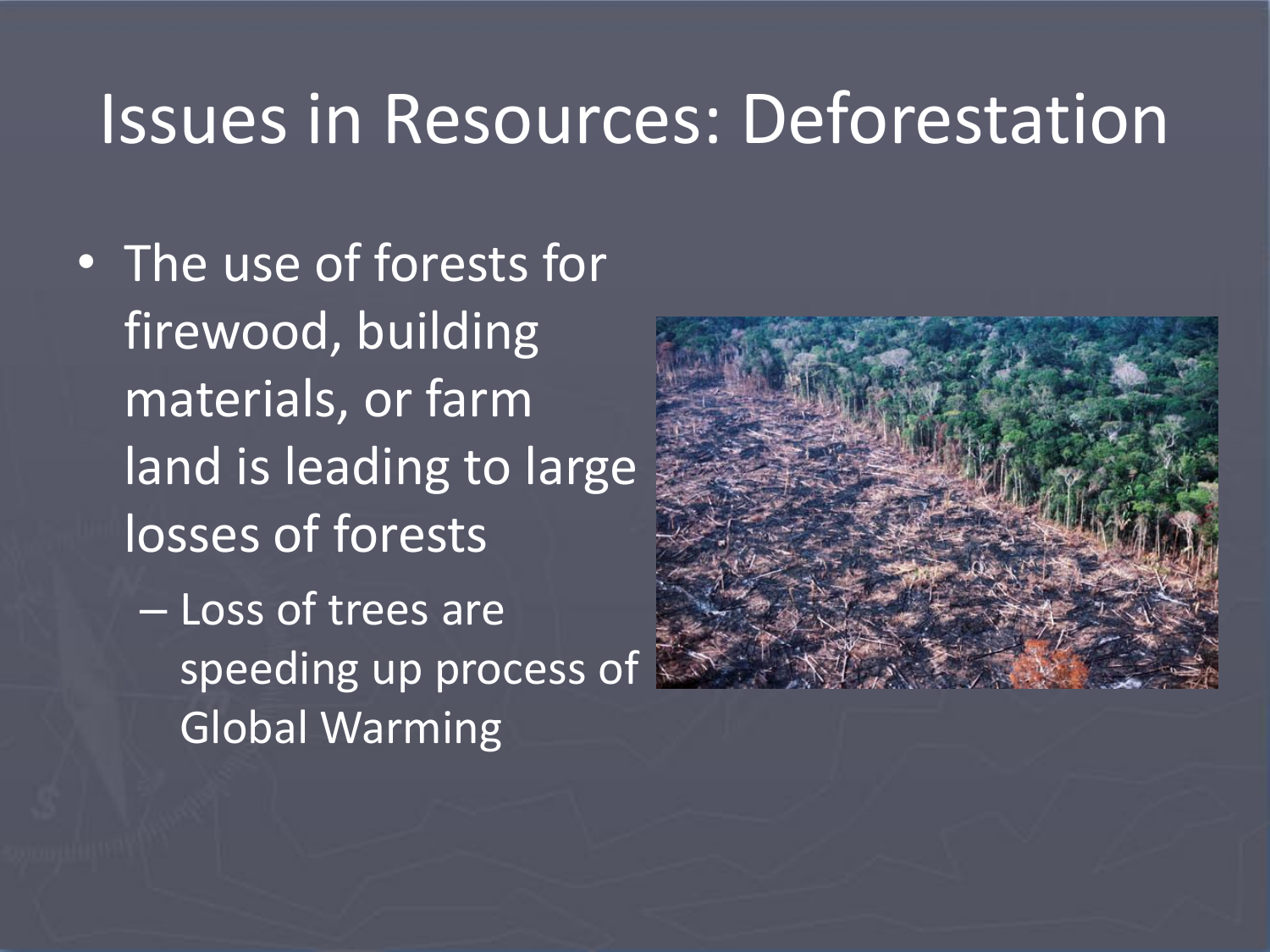#### Issues in Resources: Over Fishing

• Humans are taking fish out of the seas faster than they can be replaced leading to severe drops in numbers of available fish

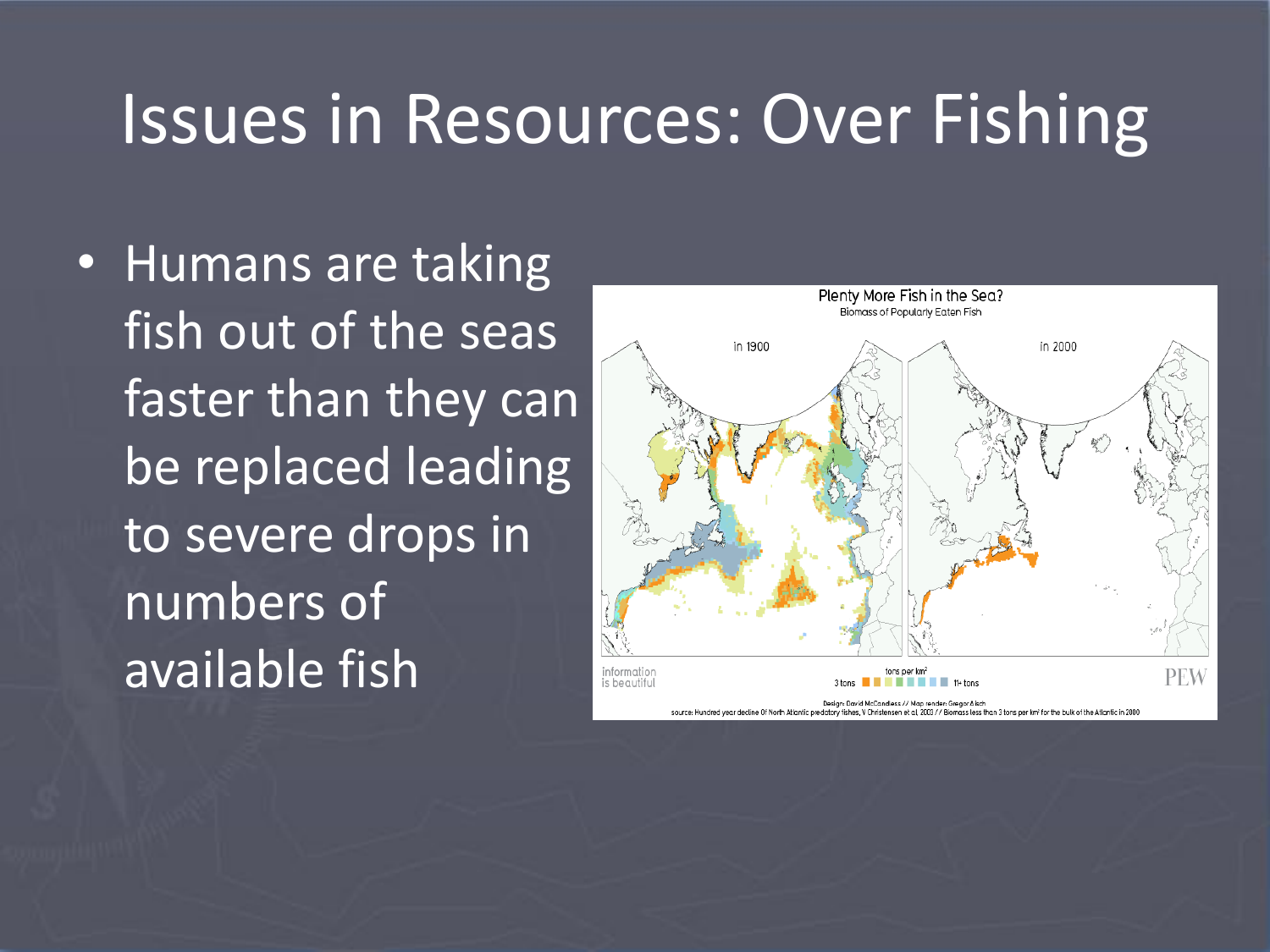### Poaching

• The illegal killing of animals for their parts is leading to many types of animals being pushed to extinction



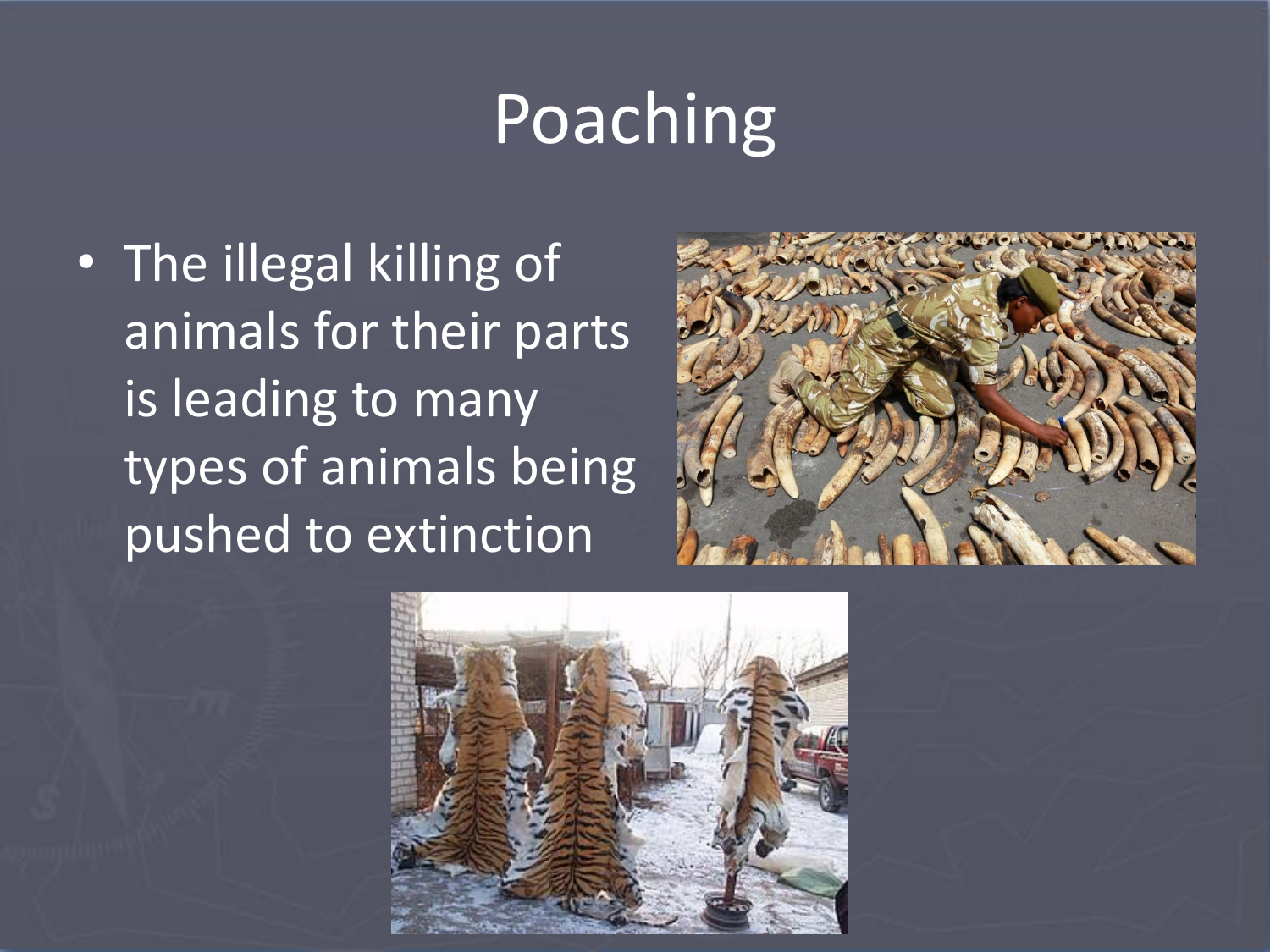### Desertification

• Over farming is leading to the loss of topsoil which leads to the land becoming unproductive, and eventually a desert if not dealt with



**Desertification** 

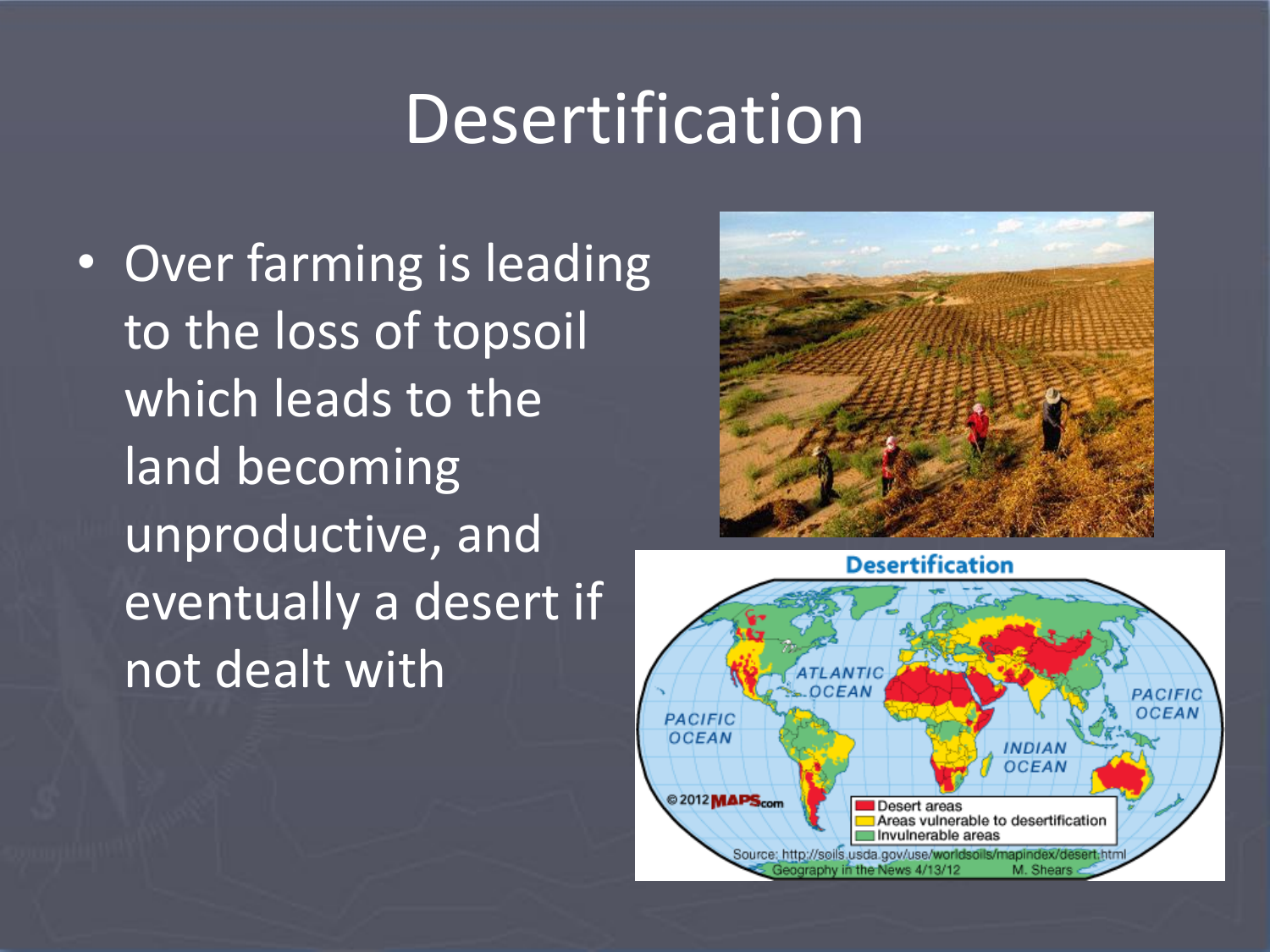# World Hunger

• Regions of the world have less access to food leading to large amounts of the world's population to suffer from malnourishment or starvation